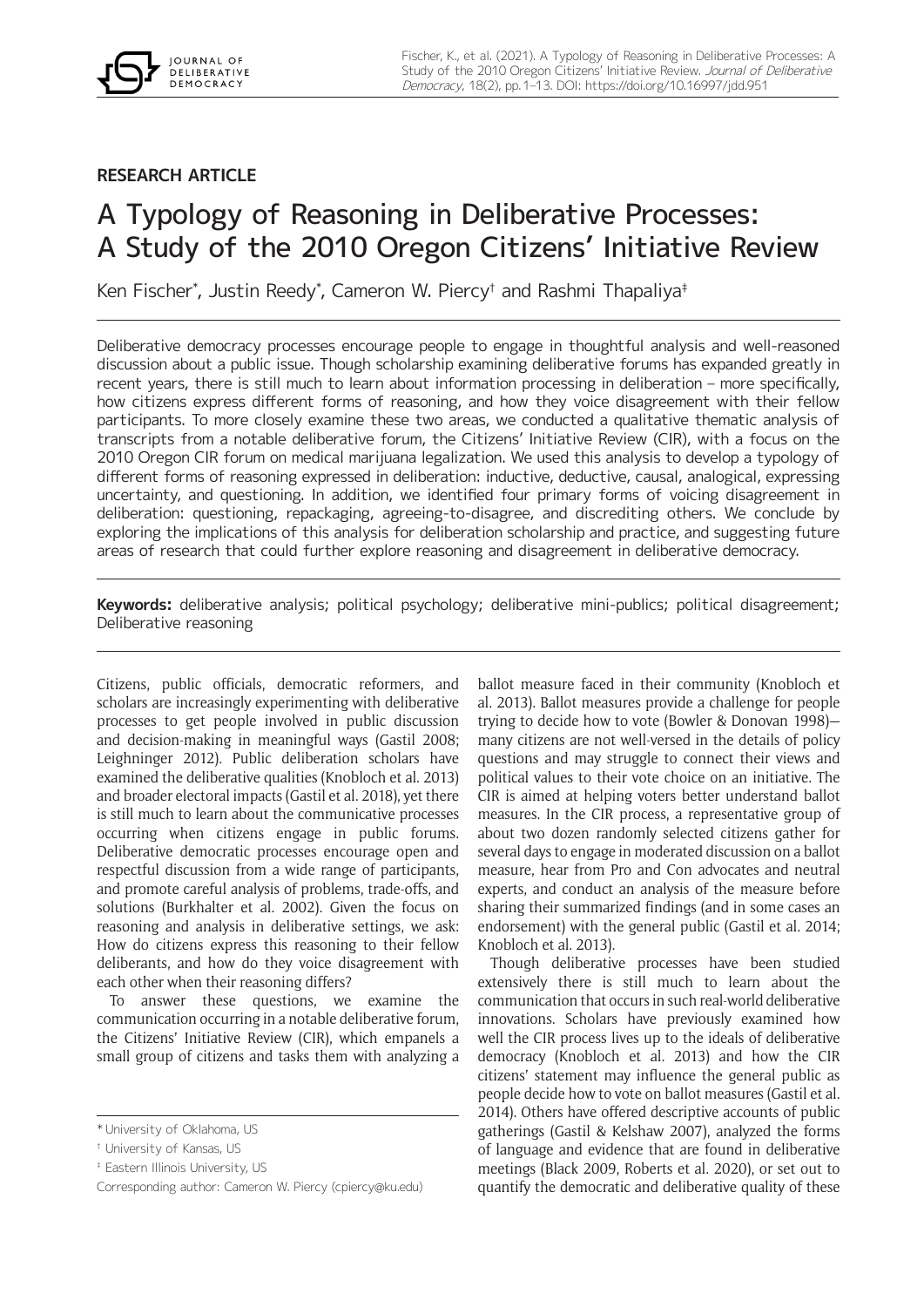kinds of public decision-making processes (Steenbergen et al. 2003; Steffensmeier & Schenck–Hamlin 2008). One recent study (Adams 2014) examined reason-giving by citizens participating in National Issues Forum deliberations, shedding light on the process of argument construction among deliberators in a one– to two–hour gathering focused on big-picture questions related to a public issue.

Listening should be considered a crucial part of such deliberations. An analysis of community discussions about a proposed coal project in Australia produced four different categories of listening: 1) enclave listening between like-minded citizens; 2) alliance listening across different enclaves; 3) adversarial listening between citizens on opposing sides of the debate to monitor opponents; and 4) transformative listening where citizens listen selectively to others with the intent of changing views (Hendriks et al. 2019). The researchers concluded that in an era of polarization the first category is 'connective' while the other three are strategic to preparing an argument against one's opponent. A forum structured like the CIR helps avoid bias taking over such discussions. But when the reasoning is really in the form of a biased and emotional argument there is no true deliberation.

However, deliberants' communicative behavior may differ in a process like the CIR, which focuses on information and arguments around a specific policy question, includes a trained moderator to ensure a fair process, and lasts for several days. In addition, the CIR is one of the largest-scale deliberative innovations in current use, having become a permanent fixture in Oregon and Massachusetts and tested in several other states and localities around the US. The information and arguments advanced by the citizen panels also seem to affect voter behavior in state elections (Gastil et al. 2018; Gastil et al. 2014).

 In this project, we examine the deliberative process in the 2010 Oregon CIR covering Measure 74, a medical marijuana legalization initiative, through a qualitative analysis of transcripts from the event. We study the kinds of reasoning voiced by CIR participants and witnesses during a key portion of the CIR process, and propose a typology of reasoning used by those taking part in citizen deliberative processes, like the CIR. We also examine the ways deliberants express disagreement when they differ in their reasoning, and propose a typology of forms of disagreement expression. We conclude by considering the implications of our findings for deliberative practice and scholarship, including potential applications of these typologies for future analyses of deliberation and evaluations of deliberative quality.

#### **Deliberative Discussion and Argument**

The primary goal of the CIR process is to publicly share the deliberators' findings via key claims and arguments related to the initiative to help voters reach informed decisions on the ballot measure (Gastil et al. 2014). Goodnight (2012) contends that argument in public deliberations couple appropriate forms of reasoning and evidence to match the messages to ones' peers. Though expert evidence is important in deliberation (Roberts et al. 2020), so too is private and personal meaning and understanding. Thus, despite the extensive expert testimony, it is likely CIR participants use as much personal evidence and reasoning as they do technical or objective evidence in their decision-making (Fisher 1984; Jacobs & Jackson 1981).

Scholars have designed practical parameters to give deliberation an executable framework; though these frameworks vary, they are generally based on fair and open discussion of public issues, with an eye toward making a decision that reflects that discussion (Burkhalter, Gastil, & Kelshaw 2002; Carcasson & Sprain 2016). Another framework (Fishkin & Luskin 2005) suggests a similar set of criteria: factual arguments that are balanced and from multiple sides; discussants talking and listening with civility; arguments that are substantive and accepted only on merit and not on style or communicator identity; and the airing of all opinions held by a substantive part of the population to make the deliberations comprehensive.

Scholarship on argumentation illuminated how people engaging in contentious discussion advance arguments, make empirical claims, and support those claims (e.g. Van Eemeren & Grootendorst 2004). In their study on pragmatic argumentation, Jacobs and Jackson (1992) theorized that arguments are interactions meant to manage disagreement. Their conversation analysis work diverged from earlier approaches that treated arguments as units of evidence to support a specific speaker's position. Jacobs and Jackson contend that the truth value of a conclusion is separate from the pragmatic attempt to resolve a disagreement. Attempting 'to win' an argument can lead to derailing an attempt to resolve or manage disagreement, which is an important component of deliberation (Van Eemeren & Houtlosser 1999).

Deliberative forums, like the CIR, have made use of discussion ground rules and moderators to protect against such problems (Knobloch et al. 2013), and often rely on expert witnesses to provide a strong base of information for the participants (Roberts et al. 2020). To measure the effectiveness of different deliberation processes, Steffensmeier and Schenck-Hamlin (2008) compared how well three different kinds of deliberative bodies—public hearings, issue forums, and online message boards—did in producing quality arguments. They found that venues varied in their deliberative quality, but in general the public hearings and issue forums produced vibrant public argument and managed disagreement civilly. Deliberative processes and groups voicing disagreement also seem to be helpful in producing collective arguments that can overcome the cognitive biases to which citizens often fall prey (Collingwood & Reedy 2012; Himmelroos & Christensen 2020; Mercier & Landemore 2012).

Still, few studies have involved systematic investigation at the level of messages exchanged between deliberants (Stromer-Galley & Muhlberger 2009). Black (2012) contends that a common form of expression during deliberation is providing personal stories and examples,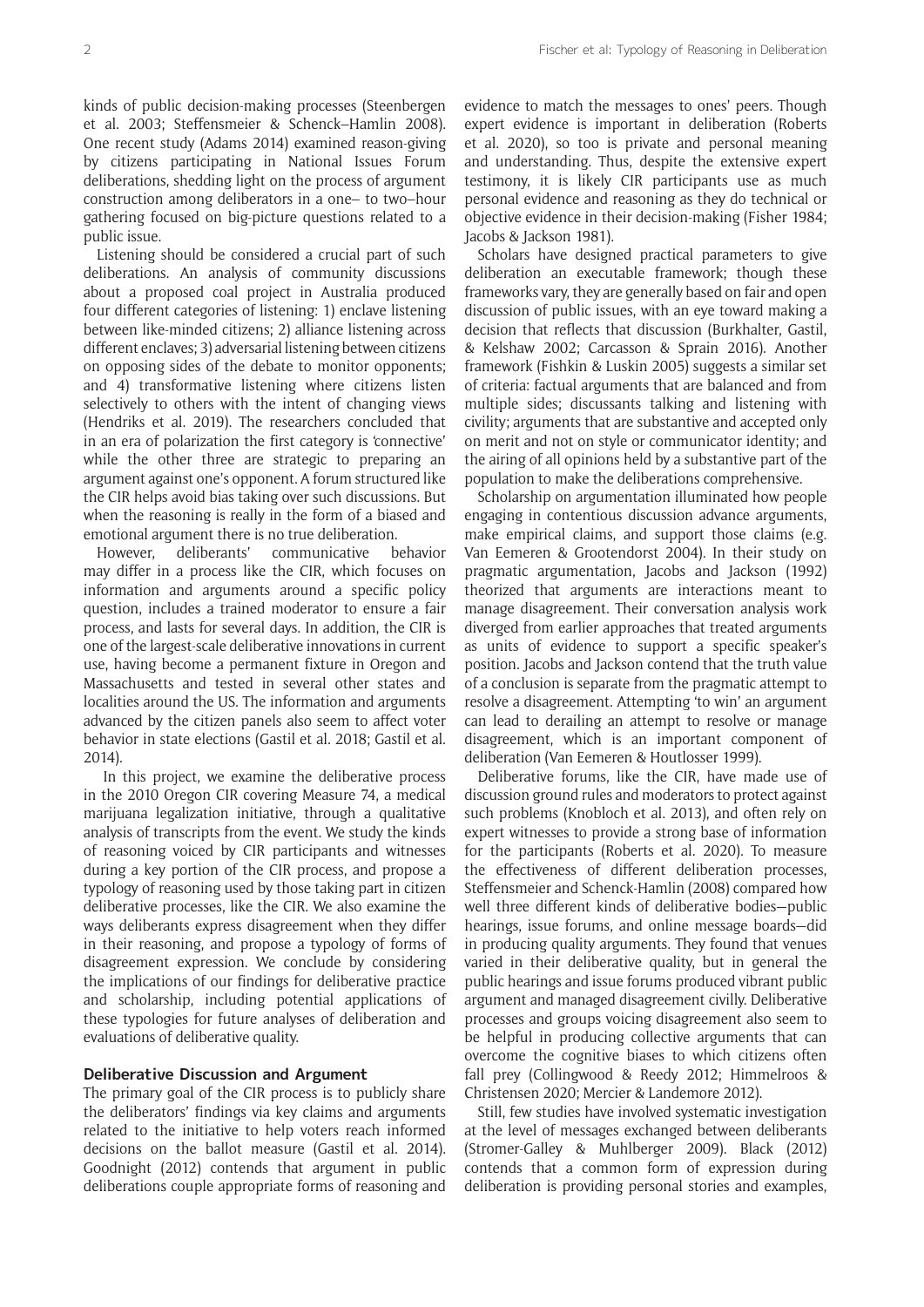reinforcing other findings on the prominence of storytelling in deliberative talk (Stromer-Galley & Muhlberger 2009; Ryfe 2006). In addition, participants have also been found to state opinions, cite sources, tell stories, disagree, ask questions, and explore key values in the deliberation process.

One notable study of the kinds of talk within deliberation is Stromer-Galley's (2007) content analysis focusing on idea expression during discussion, which revealed broad categories of problem-related, metatalk, process, and social talk. This analysis of problem discussion exposed some kinds of evidence participants used: 'opinions, agreements, disagreements, facts, and questions to deal with the problems they were discussing' (p. 22). This coding scheme reveals how participants express themselves during deliberation; by far, opinions were the most common (55% of utterances). Stromer-Galley also examined the sources cited in making claims, finding that personal anecdotes were the most common source (33.5%), followed by a researcher-provided briefing document (20.3%), other participants (6.5%), and mass media (3.0%). Our study seeks to extend this thread of research beyond forms of evidence to explore the kinds of reasoning participants express during deliberative processes.

Adams (2014) examined conversation dynamics of eight National Issues Forums to learn more about how citizens give reasons to support their position on an issue. He found that participants are more likely to give concrete, reasoned arguments with evidence that could lead to conclusions while deliberating with those whose point of view differed from their own. When talking with a group with a similar opinion a speaker is less motivated to formulate an organized and thoughtful position. Adams contends the crucial deliberative point is linking reasoning through evidence to potential conclusions or solutions. The deliberator uses statements called 'warrants' to establish authority or rules using the evidence to support their reasoning (Toulmin 2003). More recently, Niemeyer (2019) has advanced a theory for a general process of political reasoning in deliberative gatherings, helping explicate how citizens' values, beliefs, and opinions are integrated into reasoning to help a group arrive at a final decision. In this paper, we build on and complement this scholarship to find specific categories of reasoning as issues are deliberated, hopefully providing a typology of reasoning that could be useful for future analyses of deliberation. Thus, we pose the following research question:

**RQ1:** What type of reasoning was used by panelists to construct arguments for or against Measure 74?

# **Disagreement in Deliberation**

When participants disagree, a skilled moderator can solicit additional information and elaboration from both participants and expert panelists to achieve a productive discourse. Scholars have long argued that discussion and disagreement are crucial to developing sound, democratic public opinion. Studies have shown 'a positive association between exposure to disagreement and respondents' ability to generate reasons why others might disagree with them' (Price et al. 2002: 108). Black (2012) concludes that disagreement is subtle, if not polite, in deliberative forums but serves as a point of change in attitudes, ideas, and beliefs of participants (see also Himmelroos & Christensen 2020).

In the controlled CIR setting, disagreements are less likely to derail deliberation thanks to the presence of trained moderators. The planners of the CIR try to avoid hasty decision-making and other problems through the use of these facilitators. Moderators help encourage participants to deliberate critically (Gastil 2008). Perrin (2005) contends that context is very important in determining deliberative processes and outcomes. The context of the CIR brings together a relatively representative sample from across Oregon and the various backgrounds, biases, and opinions of deliberators must be resolved in order for participants to come up with an articulated message for the CIR citizens' statement. Past research has coded instances of disagreement (i.e. Stromer-Galley & Muhlberger 2009) and the reasons for disagreement (i.e. Price et al. 2002), as well as the potential effects of disagreement in deliberation (Himmelroos & Christensen 2020). However, less attention has been given to how deliberators *express* disagreement. Following research on the benefits of disagreement, and this gap in research on how communication unfolds in deliberative processes (Stromer-Galley & Muhlberger 2009), we pose the following research question:

**RQ2:** In the moderated discussion of the CIR, how do participants respond when they disagree with others' reasoning?

# **Method**

In 2010, the state of Oregon conducted a CIR focused on Measure 74, a proposition on the legalization of medical marijuana (Gastil et al. 2014). This CIR panel was studied extensively by experts in deliberation through direct observation of the plenary and small group discussions, surveys of the participants during and after the process, and holistic evaluation of the process from a deliberation perspective (Knobloch et al. 2013). The results of this prior analysis found that this 2010 CIR panel met a high standard for a robust deliberative forum, and led to Oregon making CIR panels a permanent institution (Knobloch et al. 2013).

The goal of the CIR is to produce a citizens' statement, a single-page report produced by the citizen panel, which both educates and reflects key information relevant to voting on the propositions. The statement was released to the public at the conclusion of the CIR process, and was also published in the statewide voter pamphlet sent to each household in Oregon ahead of the Fall election. In addition, state and local news media outlets often cover the CIR and the final outcome of the panel's deliberation. This media coverage helps spread the CIR citizens' statement to a wider audience (Gastil et al. 2014).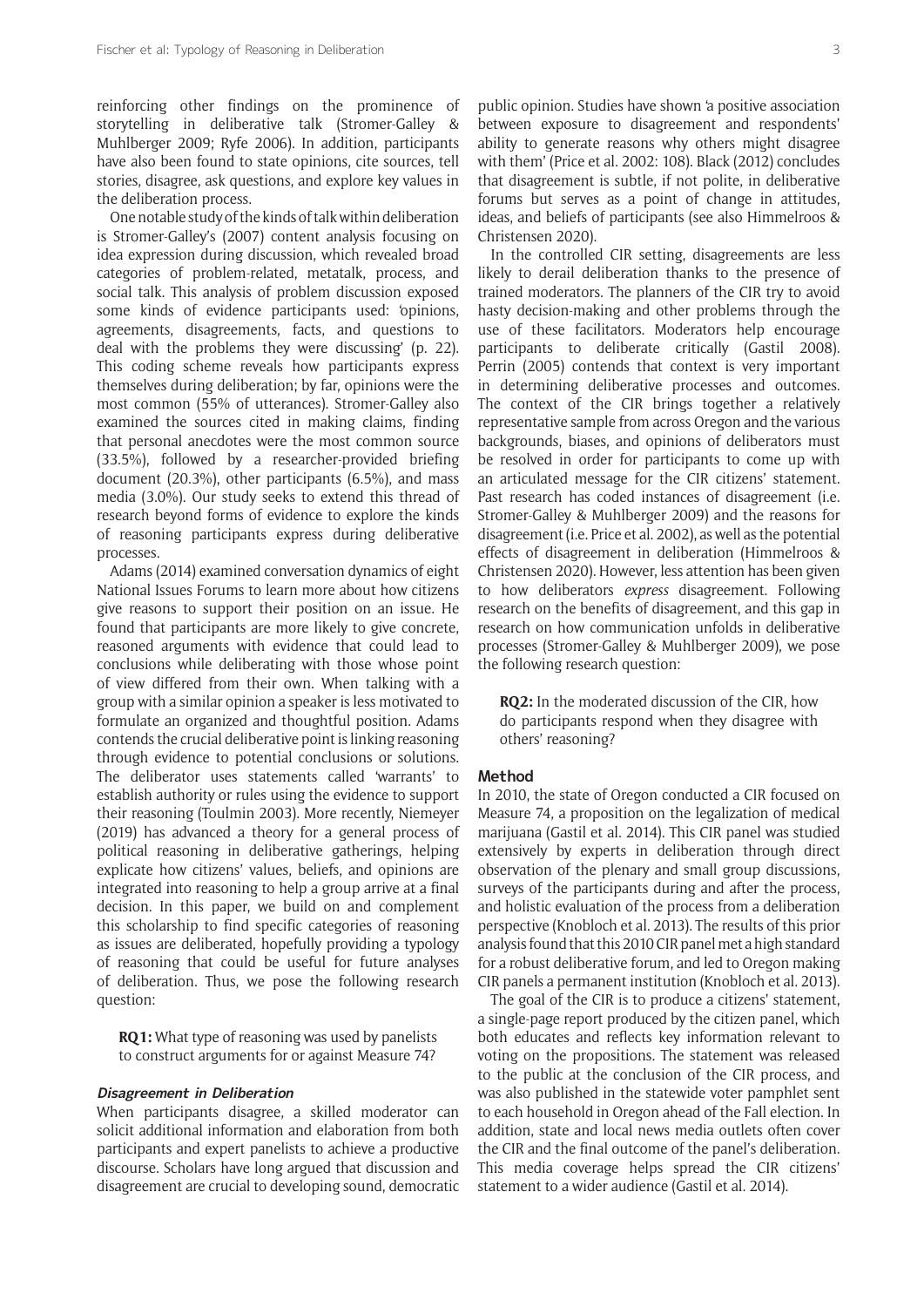#### **Procedures**

This paper analyzes the deliberative dialogue generated during the Day 3 and Day 4 discussions on Measure 74 by the Oregon CIR. These days were chosen because their agendas provided a variety of interactions between participants, experts, and moderators relative to other days of the CIR process (see, for example, Knobloch et al. 2013). The transcripts of Day 3 and Day 4 include text from the 24 citizen participants, moderators, expert witnesses, and a single outside advocate each for the Con and Pro positions. The Day 3 agenda included: 1) an opening 'selfdisclosure' activity, 2) testimony from expert witnesses from law enforcement, state legislatures, and healthcare, 3) break-out sessions to brainstorm issues, and 4) a return to large group discussion to outline major concerns remaining at the end of the day. The Day 4 agenda included: 1) opening remarks from a moderator, 2) testimony from two law enforcement officials, 3) a Skype-call summation on the con position by a district attorney followed by a question and answer session, 4) an in-person summation on the Pro position by a medical marijuana legalization advocate followed by a question and answer session, 5) reports from various subgroups of the citizen participants about the potential text of the citizens' statement, and 6) deliberation and voting on the text for the citizens' statement. Deliberation centered on expert testimony as well as integrating positions generated in subgroups.

The presentations and discussions of both days were highly structured with the moderator keeping the advocates and participants on time. In this deliberative forum, the participants were allowed to express their opinion at any time as long as they stayed within the confines of the specific subject under consideration by the group at the time. Day 3 involved increased evidence from experts, challenges to evidence through participant questions, and deliberative evaluation of claim made by experts and fellow participants. The work of Day 4 focused on distilling key points for the text of the Pro and Con positions in the voters' pamphlet.

#### **Data Set**

Complete transcripts of the 2010 Oregon Citizen Initiative Review on Measure 74 were obtained from a research team that had previously studied the CIR process. The Day 3 deliberation was transcribed as 189 pages of doublespaced verbatim dialogue. Day 4 of the CIR proceedings was 225 pages of double-spaced verbatim dialogue. The transcripts generally identify speakers as one of the two CIR moderators, a specific individual who was either an expert witness or advocate for the Pro or Con sides, or a CIR citizen panel participant (excerpts included below use pseudonyms in place of names).

# **Data Analysis**

Data analysis for RQ1 and RQ2 was conducted by utilizing a modified constant comparison method (Lindlof & Taylor 2011). This method allowed for analysis of the complex CIR transcripts of dialogue exchanged between participants. The goal of constant comparative method is to progress

logically through a series of coding steps in order to better understand the phenomena (Charmaz 2008). Throughout this process, observations were noted on the types of reasoning used by the CIR panelists in their deliberations and how they expressed disagreement about the reasoning (Lindlof & Taylor 2011). Following Heath and Cowley's (2004) recommendation, we examined the data, reasoned inductively, verified the data, and repeated the process by 'induction via ongoing data comparison' (p. 145). Through the comparison of each successive code to each prior code, the research team created a comprehensive set of categories capable of classifying reasoning and disagreement expressed by CIR participants.

# **Data reduction, initial coding, and axial coding**

Given the large amount of data, analysis began with data reduction. The process started with a thorough read-through of the transcripts from Days 3 and 4. Then during a second-read through, data was coded for recurring themes with each code iteratively compared to past codes. After the data reduction, initial codes were assigned to portions of the data that involved types of reasoning used by the participants in deliberation (RQ1), then initial codes were assigned for how participants express disagreement about reasoning (RQ2). Initial codes were then grouped into categories describing types of reasoning, including personal examples and experiences, hypothetical examples, authoritative texts, statistics, expertise, causal, analogical, and expressing uncertainty. Initial categories for how participants express disagreement about reasoning included questioning, reframing, minimizing problems, semantic distinctions, vagueness, agree to disagree and discrediting others. These categories were later combined with similar codes into larger categories. The initial categories were combined based on similarities, and at times hierarchical differences. The typology (listed below) is detailed in **Table 1** for RQ1 and **Table 2** for RQ2:

#### **Coding**

#### *From Table I: Reasoning*

Inductive Personal Examples or Experiences, Hypothetical Examples Deductive Authoritative texts, Statistics, Expert Knowledge Causal Analogical Expressing Uncertainty Questioning

#### *From Table 2: Expressing Disagreement*

Questioning Repackaging Reframing, Minimizing problems, Semantic distinctions, Vagueness Agree to Disagree Discredit others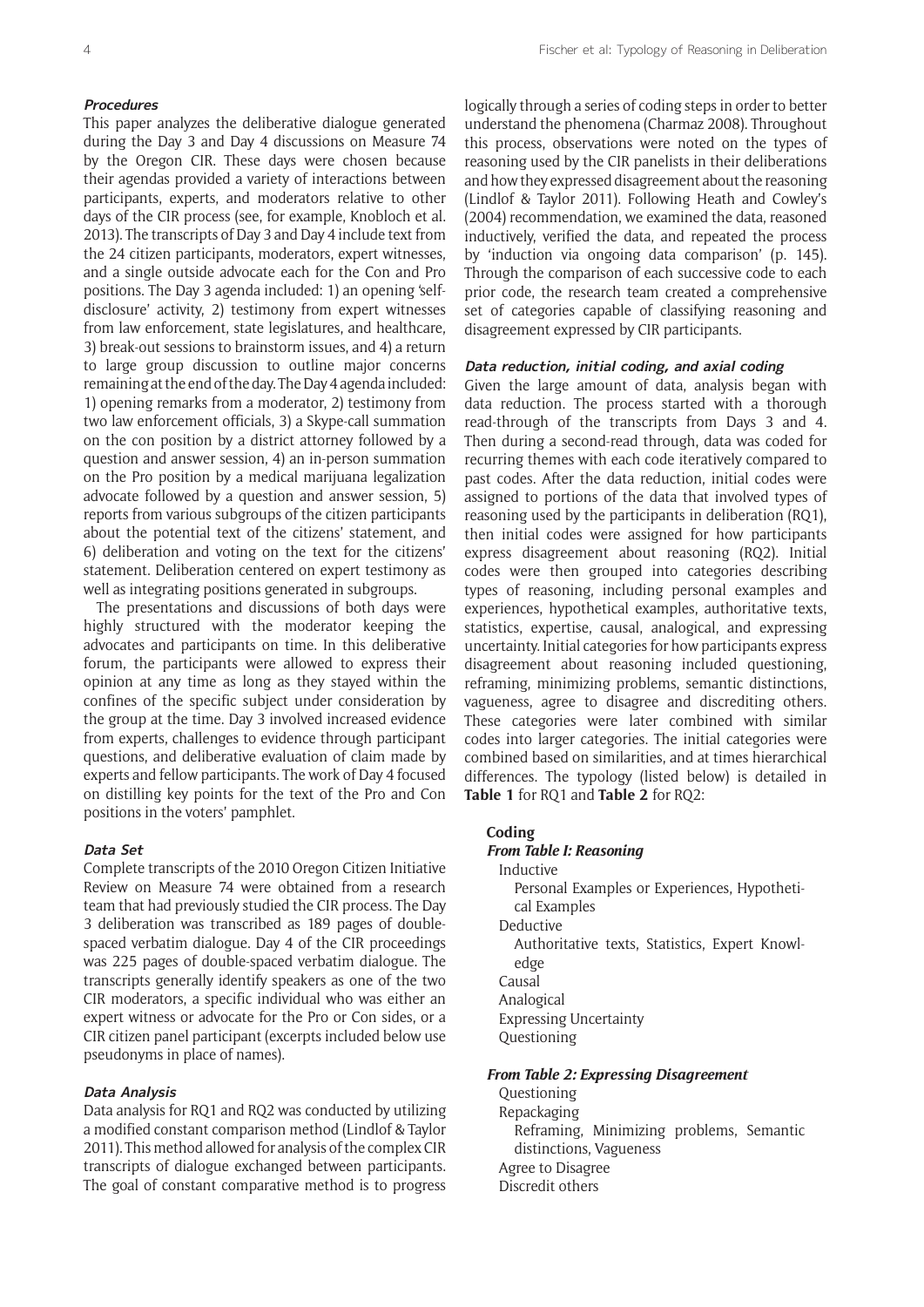#### **Table 1:** Forms of reasoning.

| <b>Reasoning (RQ1)</b>                  |                                                                                                                                                                                                                                                                                                                                                                                                                                                                                                                                                                                                                      |
|-----------------------------------------|----------------------------------------------------------------------------------------------------------------------------------------------------------------------------------------------------------------------------------------------------------------------------------------------------------------------------------------------------------------------------------------------------------------------------------------------------------------------------------------------------------------------------------------------------------------------------------------------------------------------|
| <b>Axial Codes</b>                      | Example                                                                                                                                                                                                                                                                                                                                                                                                                                                                                                                                                                                                              |
| <b>Inductive</b>                        |                                                                                                                                                                                                                                                                                                                                                                                                                                                                                                                                                                                                                      |
| · Personal Examples<br>or Experience    | 'I went to a city council meeting in Salem where two card holders had been robbed.'                                                                                                                                                                                                                                                                                                                                                                                                                                                                                                                                  |
| · Hypothetical<br>Examples              | 'Other people may feel very uncomfortable entering into that kind of agreement [signing up for a medical<br>card].'                                                                                                                                                                                                                                                                                                                                                                                                                                                                                                  |
| <b>Deductive</b>                        |                                                                                                                                                                                                                                                                                                                                                                                                                                                                                                                                                                                                                      |
| · Authoritative texts                   | 'If he's a principal part of the state of Oregon, which he is, and he sees a criminal activity in his presence, he's<br>required by law to report it. I know that specific law. That's a very specific law. I'm very familiar with that law.'                                                                                                                                                                                                                                                                                                                                                                        |
| · Statistics                            | 'We currently in Oregon have a 3.5% crime rate, and if you added up the 40,000 patients, the 28,000<br>growers, and the 20,000 caregivers that currently exist, almost 90,000 cardholders currently in the<br>system, that would mean that we would have to have 3,000 criminals. And I can tell you for a fact that, in<br>2009, there were only eight convictions in Washington County, and I can go on record with a lot of other<br>statistics that reinforce that fact.'                                                                                                                                        |
| · Expert Knowledge                      | The main points that I gathered first for Doctor Berry-- the main point she hit on continually is that with<br>increased availability, experimentation and addiction occurs. So, that's what she kept saying. We don't<br>know if it's true or not, but that's what I heard.'                                                                                                                                                                                                                                                                                                                                        |
| Causal                                  | The withdrawal to marijuana in the human is not as dramatic as withdrawal from alcohol, which can lead<br>to seizures and death -- or withdrawal from heroin, which leads to vomiting and gooseflesh and a runny<br>nose.'                                                                                                                                                                                                                                                                                                                                                                                           |
| Analogical                              | 'Let me use an analogy. If -- again, if we're talking about medicine and the regulation of medicine in<br>dispensaries, if I'm prosecuting somebody for forging a drug prescription, the -- there's no exemption,<br>for example, from a pharmacist, for their handling it. If they're in possession, let's say if the pharmacist<br>decides that they're going to take 20 Oxycontin home, they can't do that, it's against federal law. Period.'                                                                                                                                                                    |
| <b>Expressing</b><br><b>Uncertainty</b> | 'Yeah, when people came up with this as a statement, it might not have been specified, so maybe, we as a<br>group don't know what we're talking about.'                                                                                                                                                                                                                                                                                                                                                                                                                                                              |
| Questioning                             | 'And so, in addition, my actual question is, with the marijuana being so free and accessible, wouldn't you,<br>as a Police Officer, former, I'm not exactly sure if you're still a Police Officer, wouldn't you consider -- I<br>mean, when you're talking about the Mexican drug cartels and that, they are targeting our youth. And so,<br>wouldn't you consider this being more accessible for our youth, and that it would actually end up costing<br>the State more, and this Measure would actually not do -- it's going to have more bad effects for the State<br>than it would what it's anticipated to do.' |

The resulting typology thus accounts for relationships between and among each category uncovered. Throughout, the researchers met and compared independent coding to lift the data to a conceptual level revealing patterns, collapsing redundant and subordinate codes, and eliminating duplication.

#### Validation

This analysis was subjected to both peer analysis and negative case analysis. Creswell (2007) describes peer analysis as a chance to check with peers during coding. For this analysis, the two analysts categorized responses independently then asked each other questions about their own interpretation and the meaning of each respective code in the data. Negative case analysis is when 'the researcher refines working hypotheses as the inquiry advances in light of negative or disconfirming evidence' (Creswell 2007: 208). The researchers refined RQ2 through case examples in order to account for all cases categorically. This yielded a comprehensive categorization for participant and expert disagreement about reasoning.

#### **Findings**

Both experts and CIR participants used a variety of reasoning in making claims about the implications of the proposed law. The analysis reveals a typology to categorize types of reasoning used by participants in deliberation (RQ1) and how participants expressed disagreement about reasoning (RQ2). The following sections detail the six types of reasoning used by participants and the four ways in which participants disagreed with one another. One overlapping category, questioning, is shared as both a type of reasoning and a form of expressing disagreement. **Table 1** provides a summary of the types of reasoning. **Table 2** provides a summary of disagreement expression.

# **RQ1: Types of Reasoning in Deliberation**

Inductive: From specific to general conclusions

Participants deliberated with experts and with each other. Participants used personal examples, experiences, and hypothetical examples to inductively make a point. Participants often told stories as a form of reasoning (Black 2009; Ryfe 2006). These forms of inductive reasoning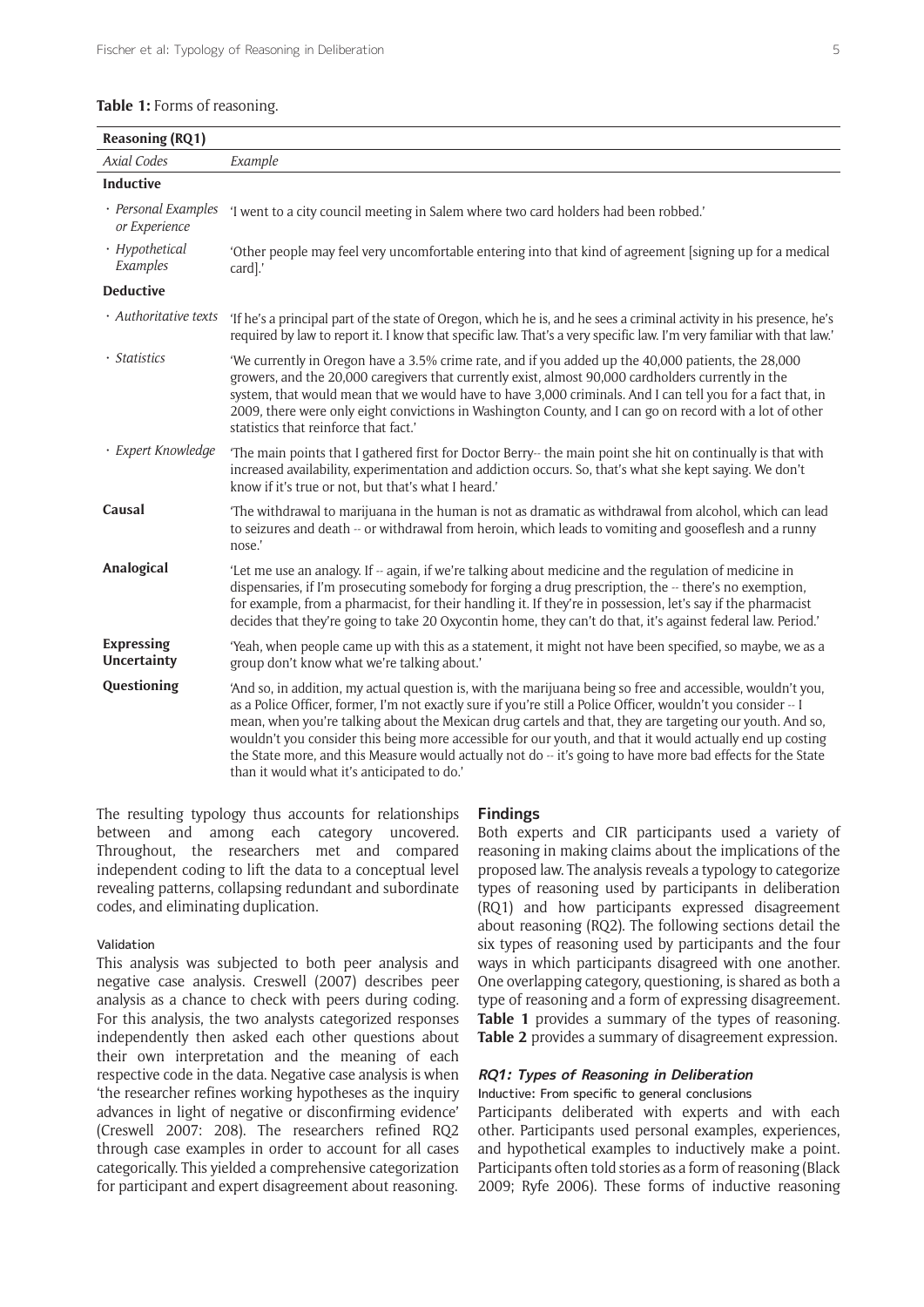are attempts to relate a specific example to general conclusions.

One participant, Alyssa, reasoned that she knew something about the process of growing marijuana when she related to others' 'I don't grow either, but I know a lot of growers.' Personal experience and stories were not just used by panelists. Experts often called on their own personal experiences to make a point. For example, a researcher for the National Conference of State Legislators who lived in Colorado used personal examples from her own neighborhood to help respond to questions from CIR panelists (e.g. 'Living in Colorado, I can personally attest to this…'). In all, inductive reasoning was a common form of knowledge used to justify claims.

# Deductive: From general conclusions to specific results

When engaging with one another and with experts, the participants and experts used deductive reasoning as well. Deductive reasoning included evoking expertise, statistics, or authoritative texts from one side, often to challenge the reasoning and evidence of the opposite side. The participants often received conflicting information from the Pro and Con advocates. During presentations, it was quite common for experts to call on deductively derived reasoning and evidence. For example, Annabell, a physician who had advised both President Bill Clinton and President George W. Bush, claimed authoritatively, 'Finally, 60 cents out of every dollar that we spend in this country, we spend to treat marijuana abuse and dependence. So, it is a very costly problem.' Though this claim was shocking (and perhaps a misstatement), she did not provide any specific source for the claim. The expert used powerful statistics to support her reasoning.

Participants also used deductive reasoning to make their points or to challenge positions that were contradictory (explored more in RQ2). During one exchange, Jennifer was talking to an expert, and points out contradictory 'authoritative texts' on the subject of expert rejection of medical marijuana use:

Yes, yesterday we heard from the opponent side that there is not -- that physicians do not have scientific evidence to be able to confidently recommend marijuana as a medicine, and I know that today, you talked a little bit about the book in 1999, 'Marijuana and Medicine,' and the Institute of Medicine study, and I believe there was a handout outside yesterday, that talked about some different studies. And I'm just wondering if you might be able to tell us why it seems like the majority of the medical community does not accept the fact that there is evidence, or why they don't recognize that?

In the text there is a sense of frustration from receiving conflicting evidence supporting a general conclusion and what the current expert testimony says. As Jennifer tries to make up her mind about Measure 74, she is using deductive reasoning, calling on authoritative texts and experts' knowledge to make her point.

#### Causal

There were attempts by both the experts and participants to use causality to make a case for their position. This evidence uses if-then logic to justify a particular outcome. Both advocates and opponents used such logic to make claims. For instance, one CIR participant found it hard to oppose the measure when he causally reasoned about the increase in jobs: 'You're talking at least probably five or six people per dispensary employed plus the owner. That's a minimum. Let's say six people times 20,000. That's a lot of jobs. One hundred and twenty thousand new jobs, easy.' In another example, another CIR participant, Jackie, is trying to find a cause and effect relationship in the wording of the ballot measure:

Well, our reasoning was that the Ballot Measure is a supply system. And that supply system is dispensaries. So, we were trying to define dispensaries for the voter, because it's kind of in the middle of the Ballot. And so that they don't have to read through all seven pages, they could just say, oh, the supply system is a dispensary.

Cause and effect reasoning was more prominent during deliberation of the voters' pamphlet wording. Causal reasoning is a powerful tool, but was not always supported by generalizable evidence; for instance, one expert suggested that if marijuana is made legal, then experimentation among youths will increase (despite a lack of evidence confirming this claim). Causal reasoning reminds participants that there are implications to their public endorsement of a position in the voters' pamphlet. Though causal reasoning can be powerful, when combined with other forms of evidence (e.g. strong deductive statistics), it was commonly used to express potential or hypothetical outcomes. The reasoning is not always sound in the 'if/then' relationships in causal arguments: many participants relied on a correlational relationship, not an actual cause-effect relationship. Correlational relationships imply an association, but with multiple potential causes. Causality would imply that x must cause y, not just influence y.

#### Analogical

Participants also use analogies as reasoning to support their claims. Analogies compare two targets and label them similar. In analogical reasoning, concrete findings from other states or other substances were proposed to apply to marijuana as well. For example, George discusses the present availability of alcohol and marijuana and a possible scenario of what could happen if Measure 74 passes:

….what message do you think we'll be sending to these teenagers, when we put marijuana dispensaries on our public streets, and we say, 'It's a medicine. It's not a drug. These people are using this for medicine.' And we sell it publicly, and statements are made. We had a statement just a little bit ago that marijuana is safer than a baby aspirin, or safer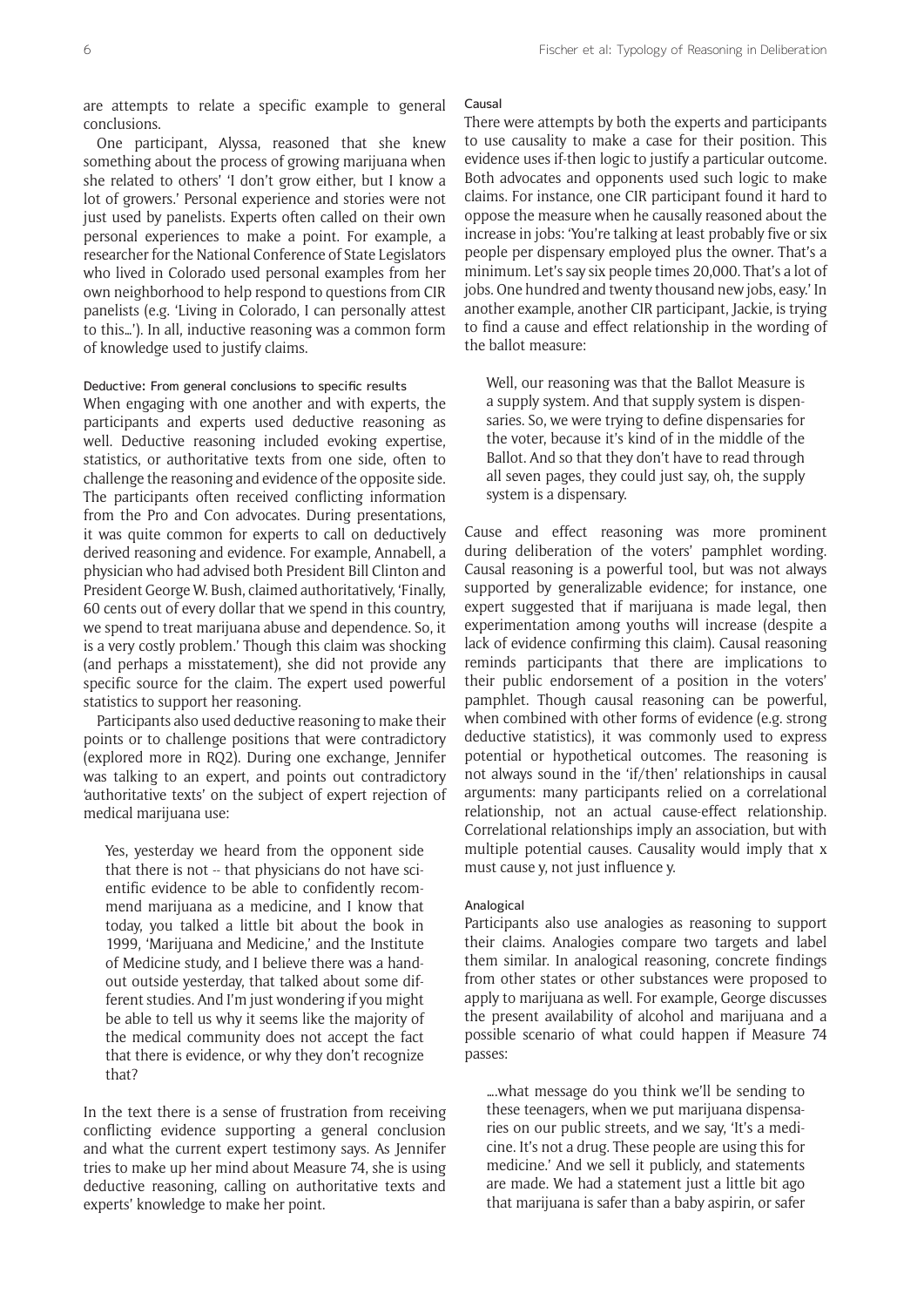than an aspirin. I think I just added baby aspirin. I correct that. Do you feel that marijuana is safer than a baby aspirin?

Using analogy, George is expressing his outrage that an expert would make such a statement about marijuana being safer than aspirin. On the other end, an expert panelist who was a doctor contended that, 'most young people believe that if they snort heroin, they'll get addicted, but most young people believe if they smoked marijuana they won't.' Opponents often claimed that marijuana was similar to alcohol, cocaine, or other drugs in terms of accessibility, addictiveness, costs, or revenues. Analogies focused on similarities and differences both between substances and between Oregon and other states, often Colorado and California.

# Expressing uncertainty

Participants and experts alike used the uncertainty as a form of reasoning. For instance, on Day 4 there is uncertainty in this CIR participant's claim: 'Maybe this should be evidence in favor and against, or something, you know, I don't know. Because this sentence, to me, is vague and ambiguous, and I don't really know what they're referring to. Evidence, what evidence?'

At this point, the participants were only one day away from having to declare their vote for either the Pro or Con position. On both sides advocates used a lack of certainty to their advantage. When voicing their primary concerns, one participant, Patricia, claimed she was in favor because, 'there hasn't been any significant crime rate that we've seen a jump in.' Pro advocates claimed that the limited evidence showed how harmless marijuana was; in contrast, Con advocates suggested that the lack of certainty reflected the danger of legalizing a drug.

Experts were also uncertain about medicinal use of marijuana. When asked to provide statistical evidence of a jump in crime, Sam, a former police chief, expressed uncertainty in his position: 'I don't have an answer that I am able to give you in terms of articulable statistics. Here's the problem that we're facing with law enforcement.' Instead, Sam, and many other experts, retorted with authoritative (deductive) answers calling on their expertise and experience to make an assertion. The expression of uncertainty was a central source of pressure for participants undecided on the measure. Expressing uncertainty communicated that the reasoning was unauthoritative in nature as the group came to a decision.

#### Questioning

Whether the participant had a comment or genuinely did not know, questions were a common communicative tactic participants used to express both reasoning and disagreement. Questions about evidence often allowed participants to add their opinion to the discourse in a nonthreatening, though sometimes confrontational, way. For instance, Terry provides commentary while asking multiple questions:

So, how can dispensaries, producers, growers, etc., possibly do their jobs if they don't have immunity from a good portion of the marijuana laws? If we're not going to give them immunity for meth or coke or heroin or any of that kind of stuff, only a portion of the medical – I mean, of the marijuana laws. So, how can they possibly deliver and produce the product to those whose bodies are broken and crippled, like through MS or Lupus, or whatever, and no way they could possibly grow their own, how are they going to  $-$  how do you think they're going to get their meds? If I was a grower, and if I can't drive over to Maria's house and give her medicine, how is she going to get it?

In this case, the participant is clearly showing his disagreement with the expert to whom he is speaking. His line of questions borders on confrontational as he layers questions to express his disagreement.

Similarly, when questioning an expert against Measure 74, participant Trent asks whether this measure would improve the status quo in Oregon:

Currently, there are dispensaries, or semi-dispensaries, all throughout the state of Oregon operating openly, selling marijuana at whatever their market price they can get for. Now, these are totally unregulated. Nobody's watching them at all now. If this legislation passes, whatever regulation it provides, won't it be better than what we have now?

In his hypothetical response Trent is juxtaposing the present regulation (or lack of regulation) of medical marijuana to what could be the market dynamics if Measure 74 passes. When used as reasoning, questions served as a complex form of providing evidence and expressing disagreement. There were some straightforward questions seeking information or clarification, but many of the questions communicated a form of reasoning as in the example above. Because questions serve the function of both presenting reasoning and expressing disagreement, questions were coded for both RQ1 and RQ2. All of these forms of reasoning help reveal how participants constructed arguments. The section that follows reveals how disagreements about reasoning were managed by CIR participants.

# **RQ2: Expressing Disagreement about Reasoning** Questioning

Questioning was not only a form of reasoning but also a way of expressing disagreement. As previewed above, both participants and experts called into question the wording of the measure. For instance, in the midst of conflicting evidence, Robert exclaimed: 'What I would like to hear from both of them [advocates] is their thoughts on how this ballot initiative would help their side—more information on ballot measure 74, not about medical marijuana.' Here, Robert is not questioning the benefits or drawbacks of medical marijuana but asking, instead, who stands to benefit and lose in this legislation? Sam, the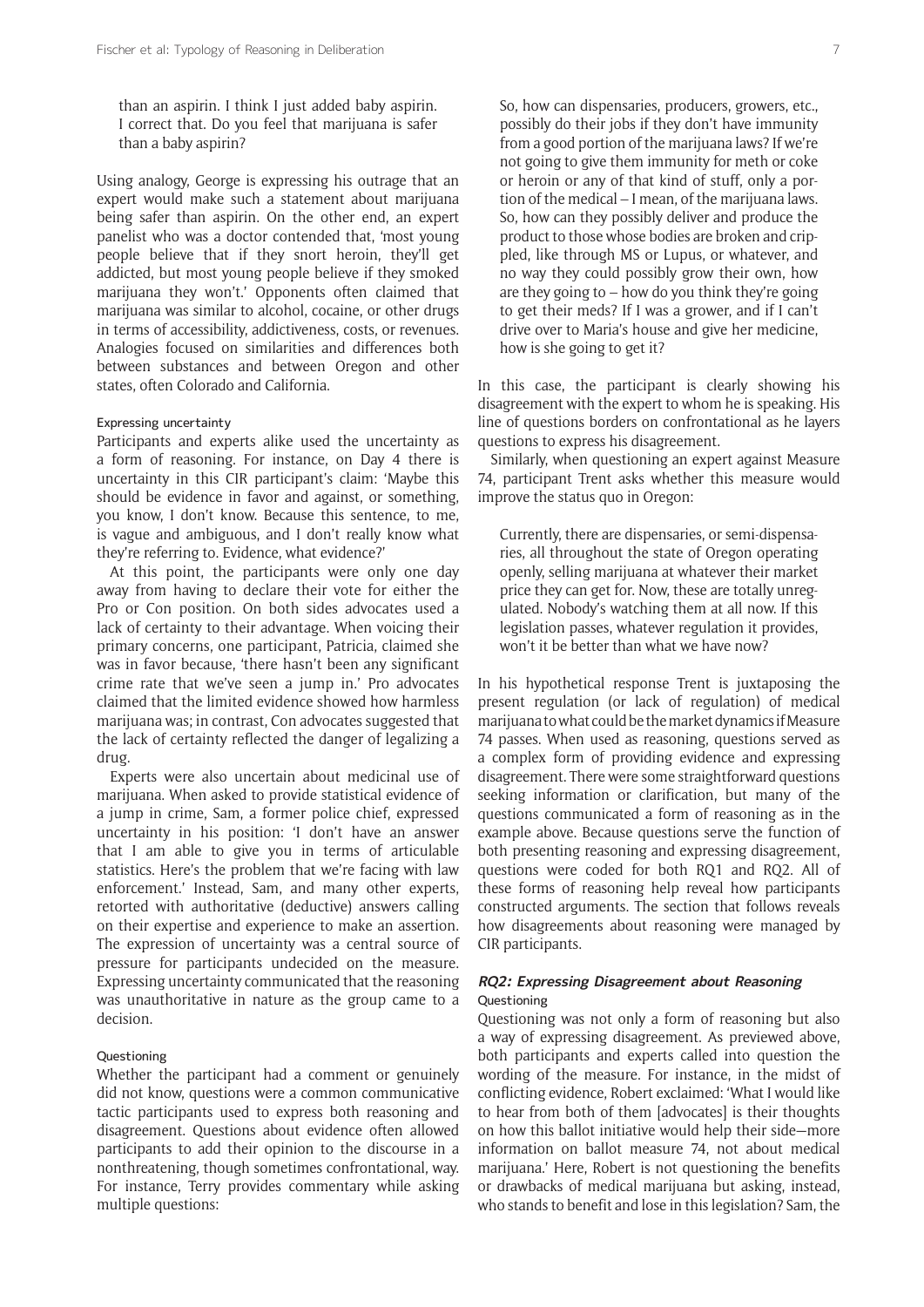| Disagreement (RQ2)         |                                                                                                                                                                                                                                                                                                           |
|----------------------------|-----------------------------------------------------------------------------------------------------------------------------------------------------------------------------------------------------------------------------------------------------------------------------------------------------------|
| Axial Codes                | Examples                                                                                                                                                                                                                                                                                                  |
| Questioning                | 'How many jobs would it really create? How many people do you need?'                                                                                                                                                                                                                                      |
| Repackaging                |                                                                                                                                                                                                                                                                                                           |
| $\cdot$ Reframing          | If someone comes in and says it's an overdose, they will put them in a quiet room. If family can sit with<br>them, great. They might give them a valium. That's what they'll do, because that's all it takes. It will wear<br>off, they will be fine. There is no overdose. So, that's a complete farce.' |
| · Minimizing<br>problems   | 'I don't, for example, know that there's going to be that big of a problem with increased crime around these<br>dispensaries. That's not my main concern.'                                                                                                                                                |
| • Semantic<br>distinctions | medical marijuana recommendation. It's not a prescription since the FDA does not recognize marijuana"<br>as a -- it's an illegal substance so you can't really give a prescription for it.'                                                                                                               |
| · Vagueness                | That's not something that I would be able to answer either. I'm sorry; I can just give information on the<br>rulemaking process.'                                                                                                                                                                         |
| <b>Agree to Disagree</b>   | 'So, we disagree -- three of us disagree.'                                                                                                                                                                                                                                                                |
| <b>Discredit others</b>    | 'But it does shed a light on her testimony. I think her testimony is biased. It shouldn't even be included.'                                                                                                                                                                                              |

# **Table 2:** Expressing Disagreement.

expert witness who was a former police chief, reframed the measure by questioning the participants of the CIR: Marijuana 'has 33 of the same carcinogenics as tobacco systems and the cost of the cancer to the state of Oregon – is there going to be enough money in this system in order to fund those fees?' This accusatory question uses analogical reasoning to pose a leading question.

However, Tom was unsatisfied by evidence presented by an expert and asked, 'How about alcohol? Want to make that illegal too and put people in jail for that?' Here Tom complains about weak evidence by analogy and asks for more credible sources from the expert. In all, questioning was a common communication tactic used to express disagreement for both experts and participants. Questioning was not always accusatory; sometimes, participants questioned to express uncertainty or to request clarity. Thus, questioning serves as both a form of reasoning and as a method for expressing disagreement.

#### Repackaging

Some participants would take information from experts or their own experiences and use their evidence to restate comments or questions. At times reframing was used to shift the focus of conversation, a method to express disagreement. The material could be repackaged through reframing a position, minimizing earlier stated problems, making semantic distinctions, and stressing the vagueness of proposition wording or prior evidence. In one example, Trent reframed the Con position with this comment:

Okay folks. My concern is that this legislation will simply serve as a gateway for inept legislatures and born-again capitalist hippies who see this as a cash cow to help solve budgetary problems or to get rich. I think it's immoral and unethical for the rich to get richer and balance the budget on the backs of people in pain and those that would help them.

The example from Trent is among the most outlandish rhetoric of Day 4. Trent coopts the discussion to make a claim about the morality of legalizing marijuana (calling on an authoritative text of morality, a form of deductive reasoning). Within the norms of the CIR deliberations, Trent is allowed to make his comment without interruption. Reframing was common among expert witnesses too; for instance, one witness suggested that emergency room visits increased with marijuana use. A panelist replied that this is the first time the CIR members had heard of overdoses. The expert replied that an ER visit is not an overdose and that is why there is limited documentation. By reframing, participants and experts were often able to use fewer or less concrete details to make a claim. Participants and experts were also able to shift the focus of conversation with statements like, 'X is not the problem, Y is.' In this way, reframing the words and positions presented by others, participants and experts could disagree without overtly accusing others' reasoning of being inaccurate or false.

#### Agree to Disagree

Because debating topics of legal and moral significance generates expressions of emotion and firm opinions, the CIR produced examples of people unwilling to change their position. On Day 3, participants had split into small groups for discussion of some key issues that had arisen for them from the presentations of expert witnesses and Pro and Con advocates. One group began to struggle with a claim made by one of the expert witnesses in drug control policy; the expert claimed that cities in California with medical marijuana saw the system abused by limousine services picking up bar patrons at closing time and taking them get prescriptions and then marijuana because they 'don't want the party to end.' One participant took issue with this claim, and the group struggled over how to evaluate that expert's contributions before deciding to move along without reaching consensus on the expert testimony.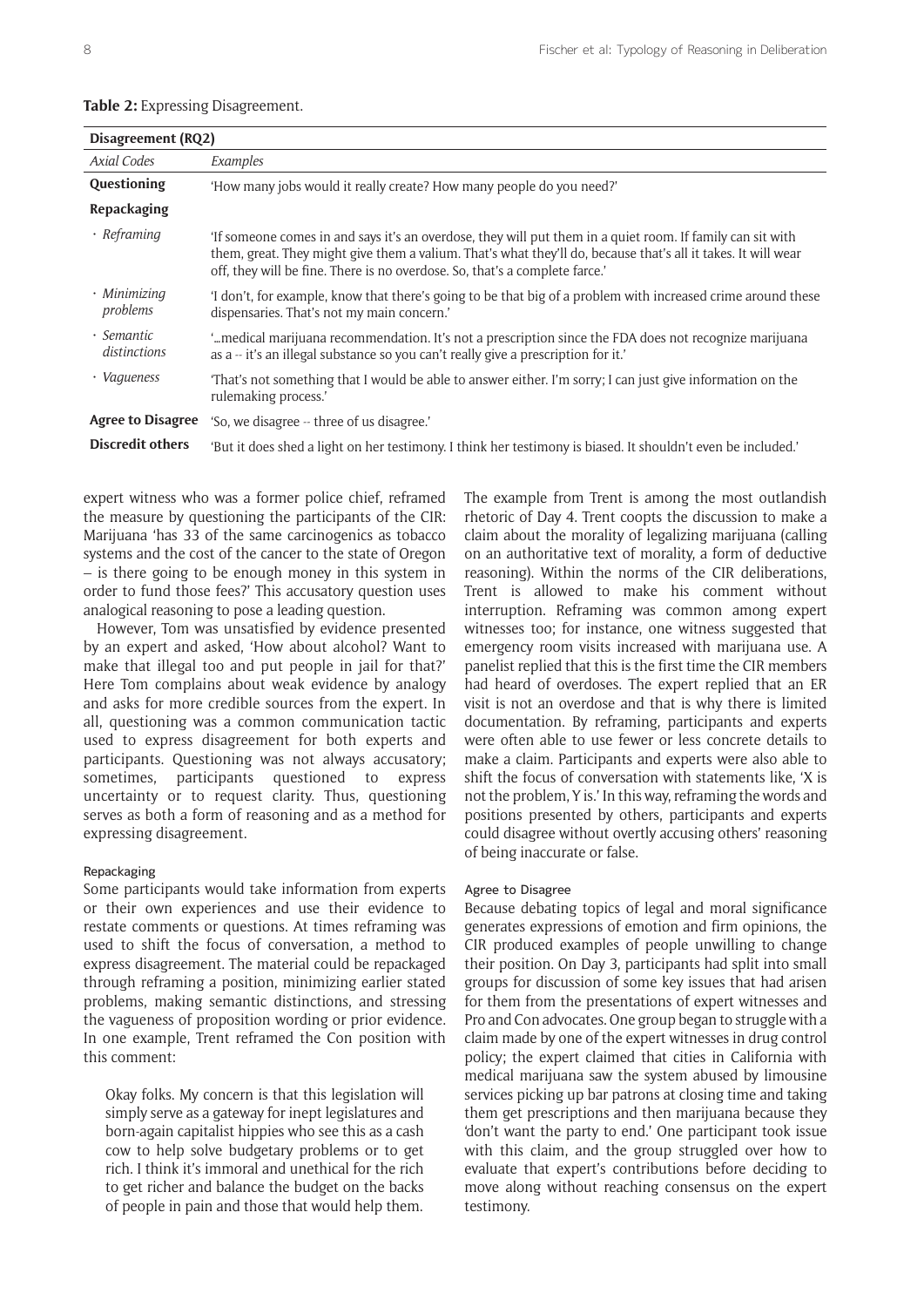George: …My main point with [the expert witness] – I've been to California, to southern California. I spent a week in Oakland. I never once saw a limousine come by with a sign in the window saying that they'll pick you up and take you to the dispensaries, that sort of thing.

Melissa: There's no sign. She just says that –

George: She was saying that there were signs in the window of the limousine.

Melissa: I didn't hear that, no.

George: That's what I'm saying. I was down there in Oakland for a week, up sometimes until two o'clock in the morning because I wasn't able to sleep. I never saw the limousine. I'm disagreeing with her on that part. I think she's exaggerating. I think she's exaggerating the facts that [the expert witness] has given us.

Jennifer: I don't think we could say evidence is that's exaggerating. It's a piece of evidence. I think you would just throw that out and not include that. Trent: It sheds doubt on anything else she –

George: Exactly. She was unclear about her information. I would agree with that.

In many cases, both participants and the moderators had to recognize at times there were irreconcilable differences that required agreeing to disagree. Often agreeing to disagree meant letting go of a piece of evidence or literally stating, 'I'm disagreeing with her on that one.' Agreeing to disagree expresses disagreement and helps the deliberative process continue without extended debate on seemingly irreconcilable differences.

#### Discredit others

Sometimes the CIR dialogue includes discrediting individuals or sources. Sometimes discrediting included evidence, other times it was just opinion. For instance, the physician who was a presidential advisor claimed 'No responsible physician would allow him or herself to be put in the position of recommending an untested substance.' At other points, discrediting came through discussion among participants. In one example, three participants discuss marijuana sellers and police officers:

Carlos: Well, they won't put that ad in the paper, advertising they're selling, and they immediately said, 'Fine, we'll go over there and we're showing [unintelligible].' So, some people are stupid enough to do it.

Jared: Yeah, but you hear a neutral person that, you know, in a Law Enforcement capability, you know, says, yeah, they exist, and there's no way we can really do anything to enforce.

Sandra: And the State Police are so polite. They would never lie to you.

Though it was not common, this sarcastic statement demonstrates that at times participants had to derogate sources or messages in order to justify disagreements over reasoning. Discrediting sources was often combined with other forms of expressing disagreement (e.g., agreeing-todisagree about limousines above).

# **Discussion**

Humans argue using the evidence and reasoning that comes to mind (Hornikx & Hahn 2012). Thus, our coding scheme revealed that arguments broadly fit into these categories. Our analysis here hopefully adds to the larger conversation about the role of reasoning in deliberation (e.g. Black 2012; Niemeyer 2019; Roberts et al., 2020), helping identify distinctions between deductive and inductive reasoning, analogical reasoning, causal reasoning, and the use of uncertainty expression as a form of reasoning. As demonstrated in the examples we provided in the text and tables, forms of reasoning were often used in tandem (e.g., pairing analogical reasoning with questioning). Additional research might explore the likelihood that two (or more) forms of reasoning are used in conjunction. Perhaps a semantic network analysis of deliberative data would be best suited to uncover reasoning structures.

We also found that participants disagree in identifiable ways including both repackaging evidence presented by others and discrediting sources or messages. Thus, CIR participants used a wide variety of reasoning extending beyond statistical and narrative. Further, we add to Stromer-Galley's (2007) findings, with additional categories of reasoning by analogy and expressing uncertainty in order to justify claims.

The comprehensive coding scheme of types of reasoning and disagreement-processes provide a useful start for understanding not only how participants reason in deliberative contexts, but of the types of arguments that can be made when discussing controversial topics more generally. This paper provides a foundation for developing a more comprehensive classification system to catalog types of reasoning and how participants express their disagreement with others' reasoning. In other contexts, it is quite possible that more categories could be added with additional subcategories or even major categories. But a balance must be struck between having rich rigor and the categories cohering meaningfully (Tracy 2010).

In developing a sufficiently abstract constant comparative framework, it is necessary to make compromises. For example, rather than classifying 'narrative' as its own category, our scheme finds that use of personal narrative and expert narrative fit different categories of reasoning (inductive and deductive, respectively). Because acceptable arguments are relatively complex, there are many instances in which participant utterances overlap between categories. Thus, unlike a content-analytic approach, this study's constant comparative method explores overlapping and complex forms of arguments not segmented utterance-by-utterance but instead argument-by-argument.

One novel contribution of this study is the finding that expressing uncertainty can be used as a form of reasoning in deliberation. Uncertainty is a useful motivational force, and serves as a distinct form of reasoning; it also seems like it would be fruitful for examining further through the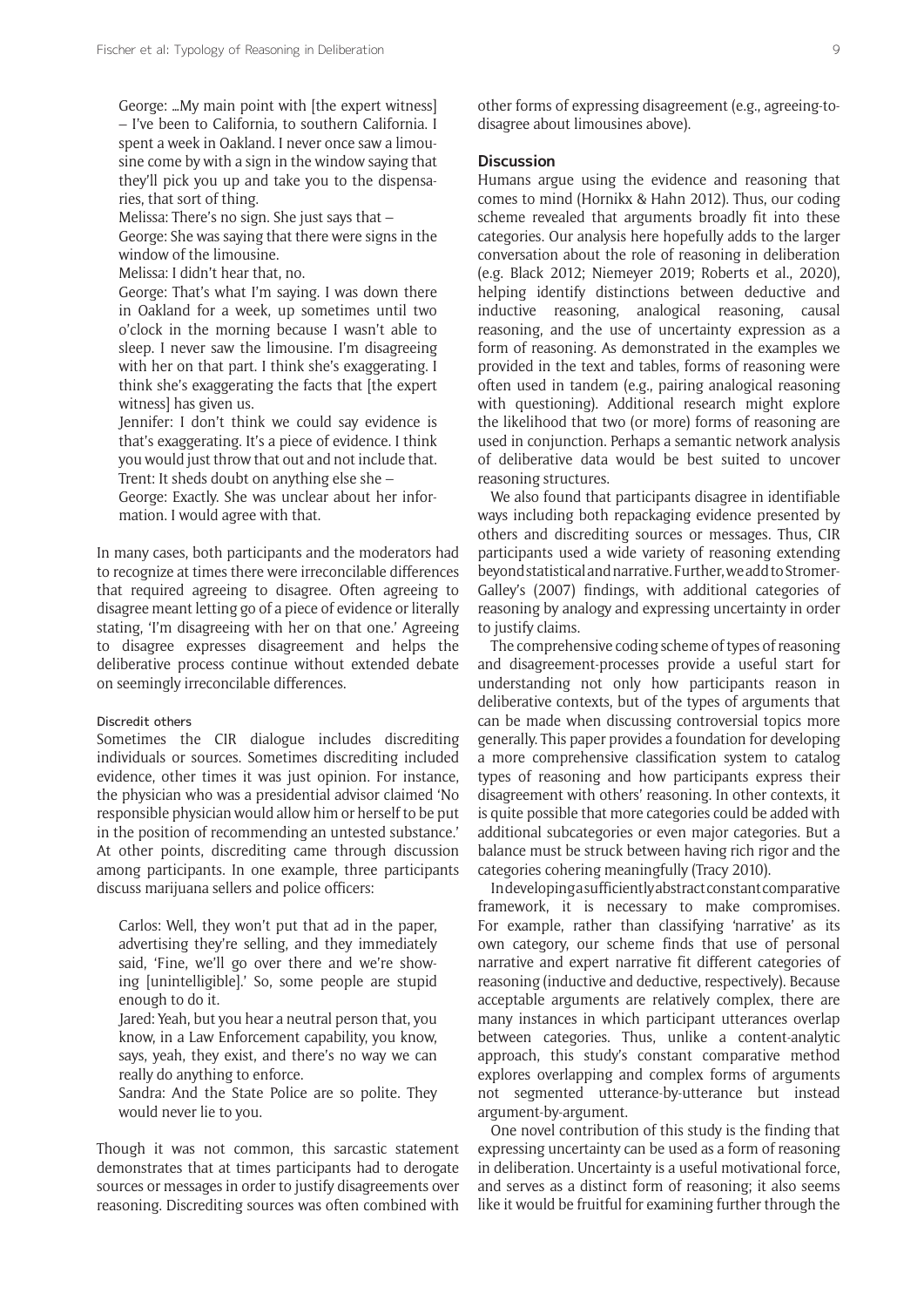lens of citizen discussion of risk-related issues (Pidgeon et al. 2009). Another novel contribution is the use of questioning as both a form of reasoning (uncovering underlying logics) as well as a form of disagreement. Questions are a powerful rhetorical tool with strong implicatures (Freed & Ehrlich 2010). Questions represent a particular type of discourse, the interrogative. Implied questioning may also be important as both a form of reasoning and an expression of disagreement. Future research may find the questions and uncertainty as essential pieces of deliberative process. Indeed, the moderators continually asked participants 'what questions do you have?' as the conversation transitioned from one activity to another (e.g., witness-to-statement preparation). In coding, the forms of reasoning outlined here accounted for all evidence utilized by participants and experts, but cannot account for moderator authoritative interjections in discussion (e.g. 'That topic is beyond the scope of our discussion'). Thus, as with questioning, the role of moderators remains relatively unexplored in our findings and deserves additional future attention. Likewise, participant listening is now garnering more attention in deliberation research, and it bears asking in the future what role listening plays in the reasoning process and how listening (or a lack thereof) might affect the importance of disagreement expressions (Hendriks et al. 2019).

In addition to the implications of these findings on reasoning for deliberation scholars, they may also be important for practitioners and evaluators of deliberative processes. First, though some useful criteria for evaluating deliberation have already emerged (e.g. Knobloch et al. 2013), our findings illustrate that expressions of reasoning can vary substantially during deliberation, and suggest that evaluators may want to pay closer attention to these statements as indicators of robust deliberation (Gastil 2008). Perhaps evaluations could look for a broader array of forms of reasoning expressed during an event, ensuring a stronger overall process of collective reasoning (Niemeyer 2019). Also, it is notable that many deliberative forums and methods include some orientation toward evidence and evaluation of its quality to ensure that participants are not swayed by imprecise claims or poor evidence (Knobloch et al. 2013). Perhaps deliberative designers and practitioners should consider instituting similar training for participants to evaluate the quality of arguments and reasoning that are expressed during forums.

Regarding our analysis of expressing disagreement, we fulfill Stromer-Galley and Muhlberger's (2009) call for examination of the messages used by deliberators. Our results provide a typology of ways participants resolve disagreements, ranging from questioning to repackaging evidence provided by others. For example, both Pro and Con advocates embraced the ambiguity of the proposition: one side claimed the ambiguity would lead to success while the other claimed that ambiguities would yield disaster. It is not surprising that agreeing to disagree was a tactic as it is common in interpersonal research (Sunnafrank 1984). Neither was it surprising that participants discredit the source and message, a tactic

well-recognized in cognitive dissonance theory (Festinger 1962). Overall, it seems disagreeing follows similar cognitive and behavioral patterns as have been uncovered in interpersonal relationships. However, some of these findings might be concerning for deliberation scholars and practitioners. As noted above, perhaps evaluative criteria for deliberation should make note of discrediting as a form of disagreement, which seems counter to the cooperative spirit of deliberative gatherings and could create interpersonal strife. This might also offer opportunities for innovations in deliberative design: Could education about the limits and subjectivity of empirical claims and evidence help reduce the potential negative effects of a participant trying to discredit a fellow citizen or expert?

The CIR deliberations create a collaborative environment in a short period of time—generally about four working days. These findings may be transferable to other group efforts like the CIR where a collaborative culture is desired. Studying how the CIR ramps up the collaborative process quickly could be done through analyzing the transcripts. But the best-case scenario for such a study could be observing the CIR process in-person as it happens. The typology discussed could be the beginning of developing a road map to study additional deliberative forums on various topics, since such events are increasingly being adopted for public discussion and decision making (Leighninger 2012).

Turning next to the limitations of our current study, we should note that our analysis is only focused on two days out of an event that lasted about four and a half days. As noted above, this is because Day 3 and Day 4 of this CIR were the most interactive deliberative days and represent the best opportunity to see citizen reasoning and disagreement in action. That said, future research could examine a larger swath of data; for example, researchers can include multiple CIRs (across varied topics) to increase transferability of the deliberative argument typology. Though data was coded to a point of saturation in coding schemes (Lindlof & Taylor 2011), other research may find additional patterns in different contexts, topic, or across the course of relational development. We found that multiple analyses converged well between multiple researchers, indicating this technique should be valuable in future research.

The codes in this study are not examined for differences between expert and participant statements. In fact, both coders noted that it seemed common for experts to use personal stories as evidence for their claims. Further, as demonstrated in the examples above, it was common for participants to use deductive reasoning (calling on statistics or other authoritative texts) to make a claim. Future studies could also expand to examine similarities and differences in the forms of evidence used across roles, much like the recent work by Roberts and colleagues (2020). This may also reveal power dynamics tied to deliberation.

One barrier we faced in comparing data was determining when and how experts expressed their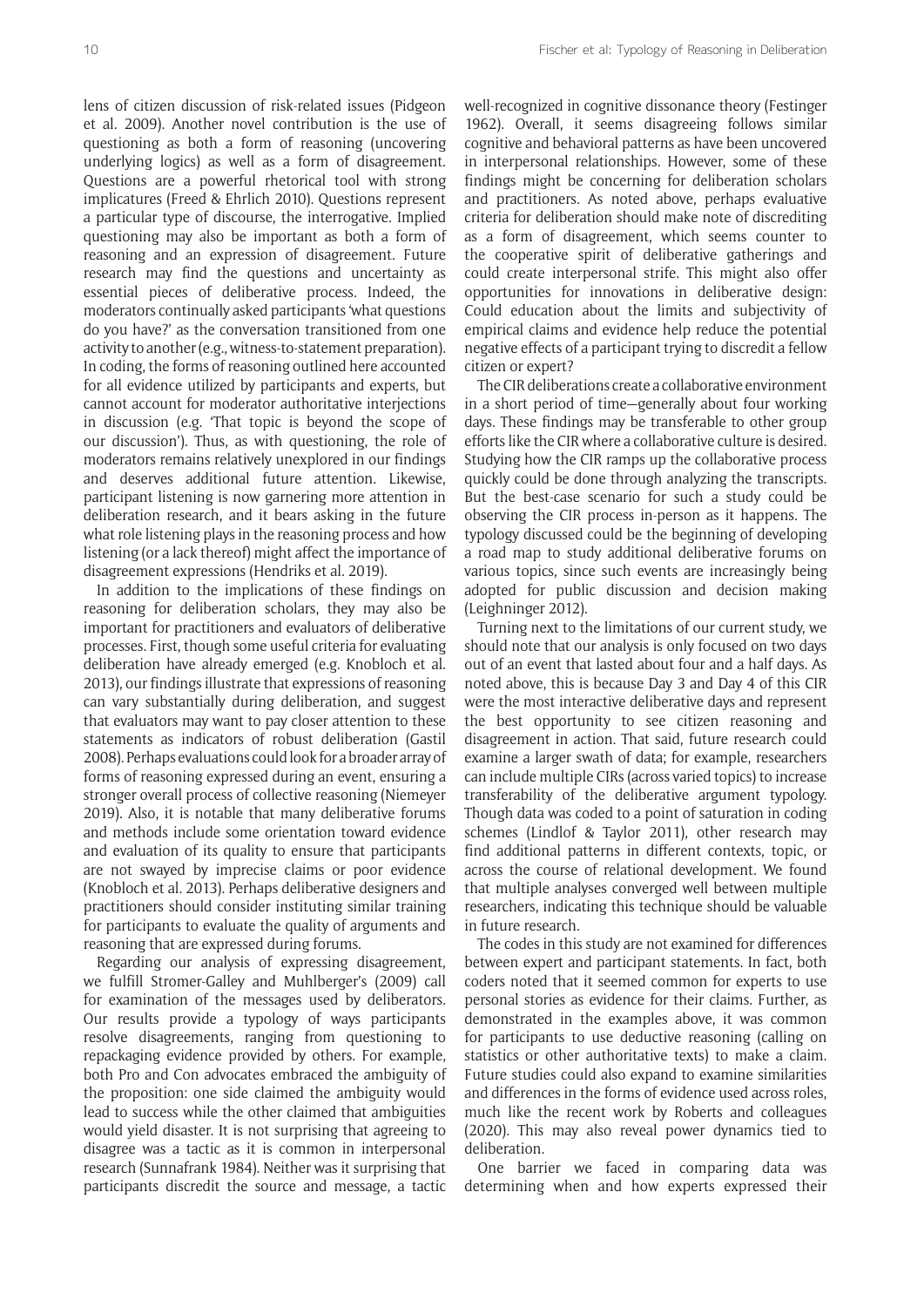expertise as a form of evidence (Roberts et al. 2020; Sprain, Carcasson, & Merolla 2014; Sprain & Reinig 2018). At first, the participants took expert panelists credentials as a valuable cue; later, it was clear that expertise was quite subjective and participants used questioning, repackaging, expressions of uncertainty, discrediting, and other forms of disagreement to show that expert knowledge varied in value. This could have important implications for deliberative design and practice: perhaps more attention should be paid to how to introduce experts into deliberative spaces and note at the outset both the value of their expertise and the subjectivity of evidence they are presenting (Roberts et al. 2020; Sprain et al. 2014). Carman et al. 2015, find public participants become more involved in the deliberation process as they interact with health experts. Future research can study how reasoning changes in a multi-day deliberative event.

Future research could also explore how deliberative forums select or value some evidence above other evidence. A next step could be comparing the typology of the overall evidence, argumentation and analysis to the final citizens' statement at the end of deliberations. Some of the types of evidence or arguments may not make it into the citizens' statement.

#### **Conclusion**

This study was conducted using constant comparative analysis method. Coding yielded a saturated typology of both reasoning and methods of disagreement in deliberative contexts. In the future, varied contexts and topics should be analyzed to create a comprehensive understanding of both types of reasoning and disagreement. This typology reveals a nuanced understanding of reasoning and disagreement in deliberation around the topic of medical marijuana. Forms of reasoning included: inductive, deductive, causal, analogical, expressing uncertainty, and questioning. Disagreement was expressed through questioning, repackaging, agreeing-to-disagree, and discrediting others. This typology serves as a base for additional exploration of the deliberative democracy movement, which requires both strong reasoning and genuine disagreement.

# **Competing Interests**

The authors have no competing interests to declare.

# **References**

- **Adams, B. E.** (2014). Reason-giving in deliberative forums. *Journal of Public Deliberation, 10*(2), 1–27. DOI: <https://doi.org/10.16997/jdd.208>
- **Black, L. W.** (2009). Listening to the city: Difference, identity, and storytelling in online deliberative groups. *Journal of Public Deliberation, 5*(1), 1–35. DOI: [https://](https://doi.org/10.16997/jdd.76) [doi.org/10.16997/jdd.76](https://doi.org/10.16997/jdd.76)
- **Black, L. W.** (2012). How people communicate during deliberative events. In T. Nabatchi, M. Weiksner, J. Gastil, & M. Leighninger (Eds.), *Democracy in motion: Evaluating the practice and impact of deliberative*

*civic engagement* (pp. 59–81). New York: Oxford University Press. DOI: [https://doi.org/10.1093/acpro](https://doi.org/10.1093/acprof:oso/9780199899265.003.0004) [f:oso/9780199899265.003.0004](https://doi.org/10.1093/acprof:oso/9780199899265.003.0004)

- **Bowler, S.,** & **Donovan, T.** (1998). *Demanding choices: Opinion, voting, and direct democracy*. Ann Arbor, MI: University of Michigan Press. DOI: [https://doi.](https://doi.org/10.3998/mpub.15428) [org/10.3998/mpub.15428](https://doi.org/10.3998/mpub.15428)
- **Burkhalter, S., Gastil, J.,** & **Kelshaw, T.** (2002). A conceptual definition and theoretical model of public deliberation in small face-to-face groups. *Communication Theory, 12*, 398–422. DOI: [https://doi.](https://doi.org/10.1111/j.1468-2885.2002.tb00276.x) [org/10.1111/j.1468-2885.2002.tb00276.x](https://doi.org/10.1111/j.1468-2885.2002.tb00276.x)
- **Carcasson, M.,** & **Sprain, L.** (2016). Beyond problem solving: Reconceptualizing the work of public deliberation as deliberative inquiry. *Communication Theory, 26*(1), 41–63. DOI: [https://doi.org/10.1111/](https://doi.org/10.1111/comt.12055) [comt.12055](https://doi.org/10.1111/comt.12055)
- **Carman, K. L., Mallery, C., Maurer, M., Wang, G., Garfinkel, S., Yang, M., Gilmore, D., Windham, A., Ginsburg, M., Sofaer, S., Gold, M., Pathak-Sen, E., Davies, T., Siegel, J., Mangrum, R., Fernandez, J., Richmond, J., Fishkin, J.,** & **Siu Chao, A.** (2015). Effectiveness of public deliberation methods for gathering input on issues in healthcare: Results from a randomized trial. *Social Science & Medicine*, *133*, 11–20. DOI: [https://doi.org/10.1016/j.](https://doi.org/10.1016/j.socscimed.2015.03.024) [socscimed.2015.03.024](https://doi.org/10.1016/j.socscimed.2015.03.024)
- **Charmaz, K.** (2008). Constructivism and grounded theory method. In J. A. Holstein & J. F. Gubrium (Eds.) *Handbook of Constructionist Research* (pp. 397–412). New York: The Guilford Press.
- **Collingwood, L.,** & **Reedy, J.** (2012). Listening and responding to criticisms of deliberative civic engagement. In T. Nabatchi, J. Gastil, M. Leighninger, & G. M. Weiksner (Eds)., *Democracy in motion: Evaluating the practice and impact of deliberative civic engagement* (pp. 233–259). New York: Oxford University Press. DOI: [https://doi.org/10.1093/acpro](https://doi.org/10.1093/acprof:oso/9780199899265.003.0011) [f:oso/9780199899265.003.0011](https://doi.org/10.1093/acprof:oso/9780199899265.003.0011)
- **Creswell, J. W.** (2007). *Qualitative inquiry and research design: Choosing among five approaches*. New York: Sage.
- **Festinger, L.** (1962). *A theory of cognitive dissonance (Vol. 2)*. Palo Alto, CA: Stanford University Press.
- **Fisher, W. R.** (1984). Narration as a human communication paradigm: The case of public moral argument. *Communications Monographs, 51*(1), 1–22. DOI: <https://doi.org/10.1080/03637758409390180>
- **Fishkin, J. S.,** & **Luskin, R. C.** (2005). Experimenting with a democratic ideal: Deliberative polling and public opinion. *Acta Politica, 40*, 284–298. DOI: [https://doi.](https://doi.org/10.1057/palgrave.ap.5500121) [org/10.1057/palgrave.ap.5500121](https://doi.org/10.1057/palgrave.ap.5500121)
- **Freed, A.,** & **Ehrlich, S.** (Eds.). (2010). *Why do you ask?: The function of questions in institutional discourse*. Oxford University Press. DOI: [https://doi.org/10.1093/acprof:](https://doi.org/10.1093/acprof:oso/9780195306897.001.0001) [oso/9780195306897.001.0001](https://doi.org/10.1093/acprof:oso/9780195306897.001.0001)
- **Gastil, J.** (2008). *Political communication and deliberation*. Los Angeles: Sage Publications. DOI: [https://doi.](https://doi.org/10.4135/9781483329208) [org/10.4135/9781483329208](https://doi.org/10.4135/9781483329208)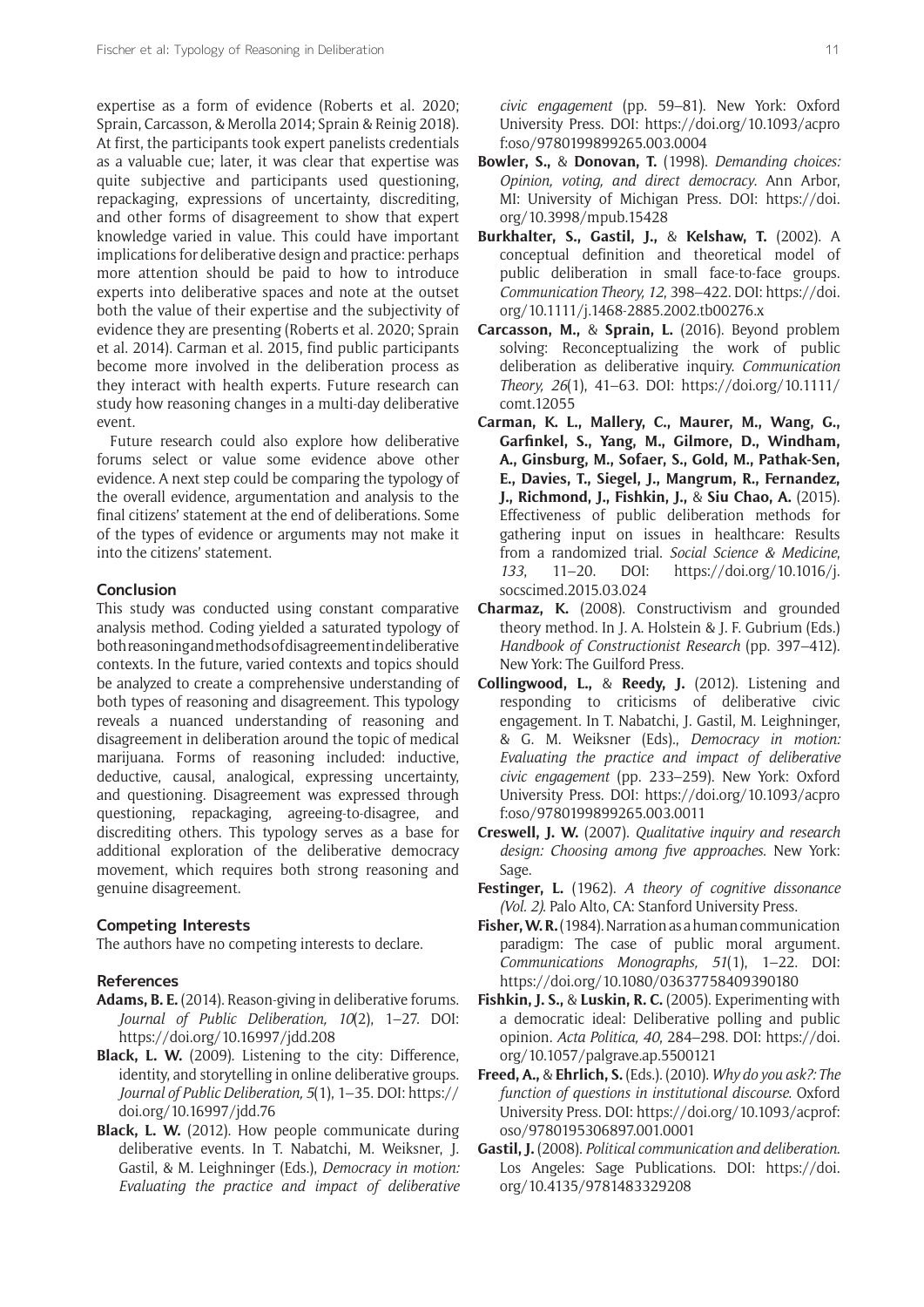- **Gastil, J.** (2014). Beyond endorsements and partisan cues: Giving voters viable alternatives to unreliable cognitive shortcuts. *The Good Society, 23*(2), 145–159. DOI: <https://doi.org/10.5325/goodsociety.23.2.0145>
- **Gastil, J.,** & **Kelshaw, T.** (2007). When Citizens and Officeholders Meet Part 1: Variations in the Key Elements of Public Meetings. *The International Journal of Public Participation*, *1*(2).
- **Gastil, J., Knobloch, K. R., Reedy, J., Henkels, M.,** & **Cramer, K.** (2018). Assessing the Electoral Impact of the 2010 Oregon Citizens' Initiative Review. *American Politics Research*, *46*, 534–563. DOI: [https://doi.](https://doi.org/10.1177/1532673X17715620) [org/10.1177/1532673X17715620](https://doi.org/10.1177/1532673X17715620)
- **Gastil, J., Richards, R. C.,** & **Knobloch, K. R.** (2014). Vicarious deliberation: How the Oregon Citizens' Initiative Review influenced deliberation in mass elections. *International Journal of Communication, 8*, 62–89.
- **Goodnight, G. T.** (2012). The personal, technical, and public spheres of argument: A speculative inquiry into the art of public deliberation. *Argumentation and Advocacy, 48*(4), 198–210. DOI: [https://doi.org/10.10](https://doi.org/10.1080/00028533.2012.11821771) [80/00028533.2012.11821771](https://doi.org/10.1080/00028533.2012.11821771)
- **Heath, H.,** & **Cowley, S.** (2004). Developing a grounded theory approach: A comparison of Glaser and Strauss. *International Journal of Nursing Studies, 41*(2), 141–150. DOI: [https://doi.org/10.1016/S0020-](https://doi.org/10.1016/S0020-7489(03)00113-5) [7489\(03\)00113-5](https://doi.org/10.1016/S0020-7489(03)00113-5)
- **Hendriks, C. M., Ercan, S. A.,** & **Duus, S.** (2019). Listening in polarised controversies: A study of listening practices in the public sphere. *Policy Sciences*, *52*(1), 137–151. DOI: <https://doi.org/10.1007/s11077-018-9343-3>
- **Himmelroos, S.,** & **Christensen, H. S.** (2020). The potential of deliberative reasoning: Patterns of attitude change and consistency in cross-cutting and likeminded deliberation. *Acta Politica*, *55*(2), 135–155. DOI: <https://doi.org/10.1057/s41269-018-0103-3>
- **Hornikx, J.,** & **Hahn, U.** (2012). Reasoning and argumentation: Towards an integrated psychology of argumentation. *Thinking & Reasoning, 18*(3), 225–243. DOI: [https://doi.org/10.1080/13546783.2012.6747](https://doi.org/10.1080/13546783.2012.674715) [15](https://doi.org/10.1080/13546783.2012.674715)
- **Jacobs, S.,** & **Jackson, S.** (1981). Argument as a natural category: The routine grounds for arguing in conversation. *Western Journal of Communication, 45*(2), 118–132. DOI: [https://doi.](https://doi.org/10.1080/10570318109374035) [org/10.1080/10570318109374035](https://doi.org/10.1080/10570318109374035)
- **Jacobs, S.,** & **Jackson, S.** (1992). Relevance and digressions in argumentative discussion: A pragmatic approach. *Argumentation*, *6*(2), 161–176. DOI: [https://](https://doi.org/10.1080/10570318109374035) [doi.org/10.1080/10570318109374035](https://doi.org/10.1080/10570318109374035)
- **Knobloch, K. R., Gastil, J., Reedy, J.,** & **Cramer Walsh, K.** (2013). Did they deliberate? Applying an evaluative model of democratic deliberation to the Oregon Citizens' Initiative Review. *Journal of Applied Communication Research*, *41*, 105–125. DOI: [https://](https://doi.org/10.1080/00909882.2012.760746) [doi.org/10.1080/00909882.2012.760746](https://doi.org/10.1080/00909882.2012.760746)
- **Leighninger, M.** (2012). Mapping deliberative civic engagement: Pictures from a (r)evolution. In T. Nabatchi, J. Gastil, M. Leighninger, & G. M. Weiksner

(Eds.), *Democracy in motion: Evaluating the practice and impact of deliberative civic engagement* (pp. 19–39). New York: Oxford University Press. DOI: [https://doi.](https://doi.org/10.1093/acprof:oso/9780199899265.003.0002) [org/10.1093/acprof:oso/9780199899265.003.0002](https://doi.org/10.1093/acprof:oso/9780199899265.003.0002)

- **Lindlof, T. R.,** & **Taylor, B. C.** (2011). *Qualitative communication research methods.* New York: Sage.
- **Mercier, H.,** & **Landemore, H.** (2012). Reasoning is for arguing: Understanding the successes and failures of deliberation. *Political Psychology*, *33*, 243–258. DOI: <https://doi.org/10.1111/j.1467-9221.2012.00873.x>
- **Niemeyer, S.** (2019). Intersubjective Reasoning in Political Deliberation: A Theory and Method for Assessing Deliberative Transformation at Small and Large Scale. *Centre for Deliberative Democracy and Global Governance Working Paper 2019/4*. Canberra, Australia: Centre for Deliberative Democracy and Global Governance. [https://www.governanceinstitute.](https://www.governanceinstitute.edu.au/magma/media/upload/ckeditor/files/Intersubjective%20Reasoning(4).pdf) [edu.au/magma/media/upload/ckeditor/files/](https://www.governanceinstitute.edu.au/magma/media/upload/ckeditor/files/Intersubjective%20Reasoning(4).pdf) [Intersubjective%20Reasoning\(4\).pdf](https://www.governanceinstitute.edu.au/magma/media/upload/ckeditor/files/Intersubjective%20Reasoning(4).pdf)
- Perrin, A. J. (2005). Political microcultures: Linking civic life and democratic discourse. *Social Forces, 84*, 1049–1082. DOI: [https://doi.org/10.1353/](https://doi.org/10.1353/sof.2006.0028) [sof.2006.0028](https://doi.org/10.1353/sof.2006.0028)
- **Pidgeon, N., Harthorn, B. H., Bryant, K.,** & **Rogers-Hayden, T.** (2009). Deliberating the risks of nanotechnologies for energy and health applications in the United States and United Kingdom. *Nature Nanotechnology*, *4*(2), 95–98. DOI: [https://doi.](https://doi.org/10.1038/nnano.2008.362) [org/10.1038/nnano.2008.362](https://doi.org/10.1038/nnano.2008.362)
- **Price, V., Cappella, J. N.,** & **Nir, L.** (2002). Does disagreement contribute to more deliberative opinion? *Political Communication, 19*, 95–112. DOI: [https://doi.](https://doi.org/10.1080/105846002317246506) [org/10.1080/105846002317246506](https://doi.org/10.1080/105846002317246506)
- **Roberts, J. J., Lightbody, R., Low, R.,** & **Elstub, S.** (2020). Experts and evidence in deliberation: Scrutinising the role of witnesses and evidence in mini-publics, a case study. *Policy Sciences*, *53*(1), 3–32. DOI: [https://doi.](https://doi.org/10.1007/s11077-019-09367-x) [org/10.1007/s11077-019-09367-x](https://doi.org/10.1007/s11077-019-09367-x)
- **Ryfe, D. M.** (2006). Narrative and deliberation in small group forums. *Journal of Applied Communication Research, 34*, 72–93. DOI: [https://doi.](https://doi.org/10.1080/00909880500420226) [org/10.1080/00909880500420226](https://doi.org/10.1080/00909880500420226)
- **Sprain, L., Carcasson, M.,** & **Merolla, A. J.** (2014). Utilizing 'On Tap' Experts in Deliberative Forums: Implications for Design. *Journal of Applied Communication Research*, *42*(2), 150–167. DOI: [https://doi.org/10.1080/00909](https://doi.org/10.1080/00909882.2013.859292) [882.2013.859292](https://doi.org/10.1080/00909882.2013.859292)
- **Sprain, L.,** & **Reinig, L.** (2018). Citizens Speaking as Experts: Expertise Discourse in Deliberative Forums. *Environmental Communication*, *12*(3), 357–369. DOI: <https://doi.org/10.1080/17524032.2017.1394894>
- **Steffensmeier, T.,** & **Schenck-Hamlin, W.** (2008). Argument quality in public deliberations. *Argumentation and Advocacy*, *45*, 21–36. DOI: [https://](https://doi.org/10.1080/00028533.2008.11821693) [doi.org/10.1080/00028533.2008.11821693](https://doi.org/10.1080/00028533.2008.11821693)
- **Stromer-Galley, J.** (2007). Measuring deliberation's content: A coding scheme. *Journal of Public Deliberation, 3*(1), 1–35. DOI: <https://doi.org/10.16997/jdd.50>
- **Stromer-Galley, J.,** & **Muhlberger, P.** (2009). Agreement and disagreement in group deliberation: